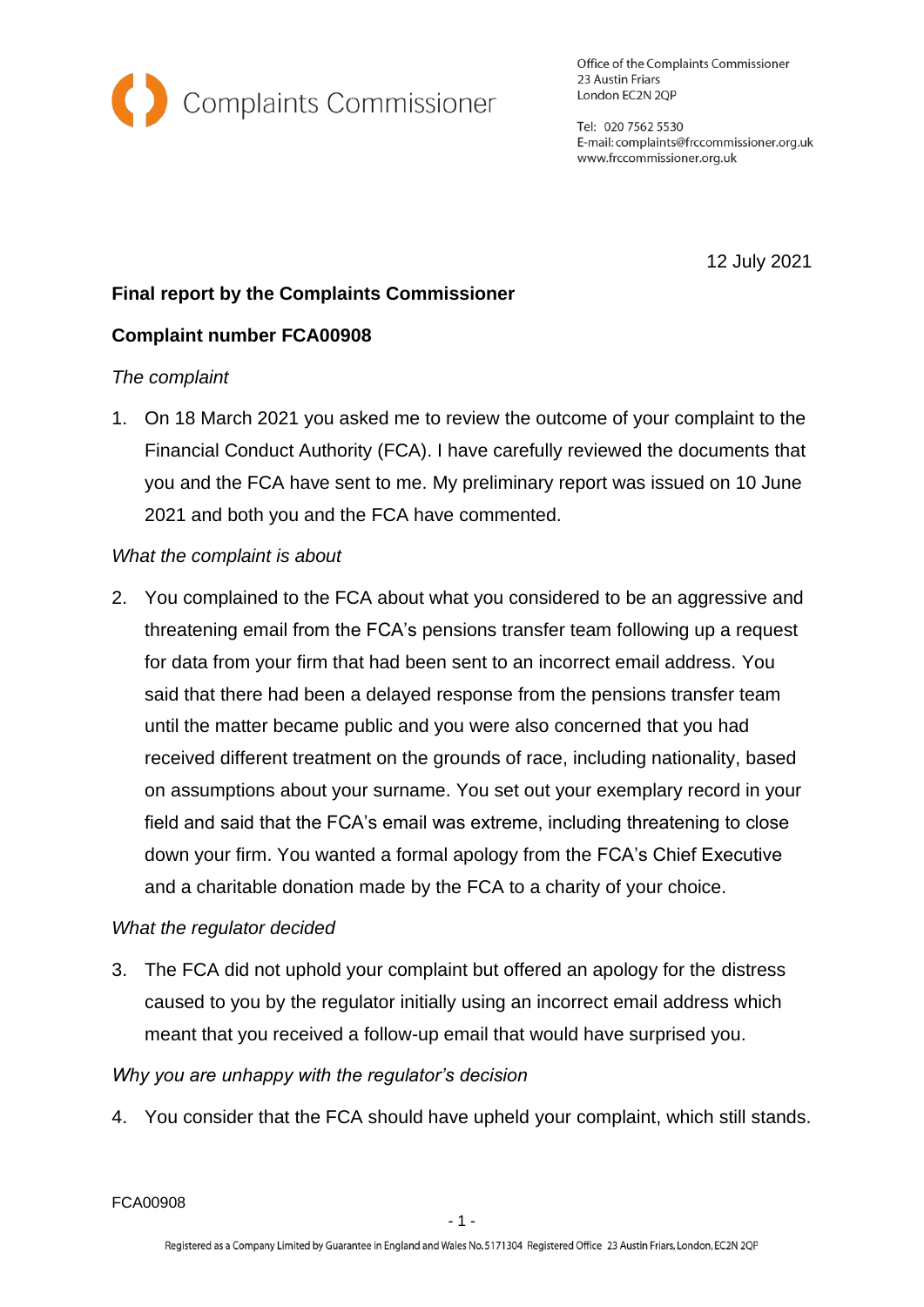#### *My analysis*

- 5. The FCA's files show that in July 2020 its pensions transfer team sent informal information requests to collect data from all firms with permission to advise on Defined Benefit pension transfers as part of its ongoing work in monitoring this market, which has high levels of unsuitable advice. These requests preceded the introduction of a new permanent regulatory return and were sent to ensure that the FCA has the data it needs to assess risks and take appropriate action.
- 6. Two such requests were sent to you, on 1 and 20 July 2020, to an old email address that you had updated in 2016. These emails were notified to the FCA as 'Bounced'. A third, follow-up, email was also sent to this old, incorrect, email address on 18 November 2020. This email contained a formal request for the information, using the FCA's S165 powers: [https://www.handbook.fca.org.uk/handbook/EG/3/2.html.](https://www.handbook.fca.org.uk/handbook/EG/3/2.html) It was successfully

received by you and you responded to it immediately.

- 7. The FCA's internal investigation into your complaint shows that the July 2020 emails were experienced by the FCA as a 'soft bounce', that is they showed as not received for temporary reasons (such as an inbox being full) rather than being permanently rejected. This seems to be confirmed by the fact that the third, November 2020 email, was received and responded to by you, even though it was not the address that you reasonably expected the FCA to use to communicate with you. You endeavoured to locate the July 2020 emails but could not find them and asked the FCA to provide screenshots, which it did.
- 8. The FCA accepts that it used an incorrect address to correspond with you in July and November 2020, and it has apologised to you for this. It has also explored in detail how this occurred and some explanation was provided to you in the FCA's letter of 27 November 2020. My review of the FCA's files shows that, for a small number of firms, the approach used to select email addresses prioritised an address that was subsequently found to be out of date. The conclusion was that this had been caused by the FCA's use of different systems, not all of which had been updated. This problem was known about and most issues should have been resolved by April 2020 but this did not apply to the approach used here. The Complaints Team's investigation considered this and concluded that the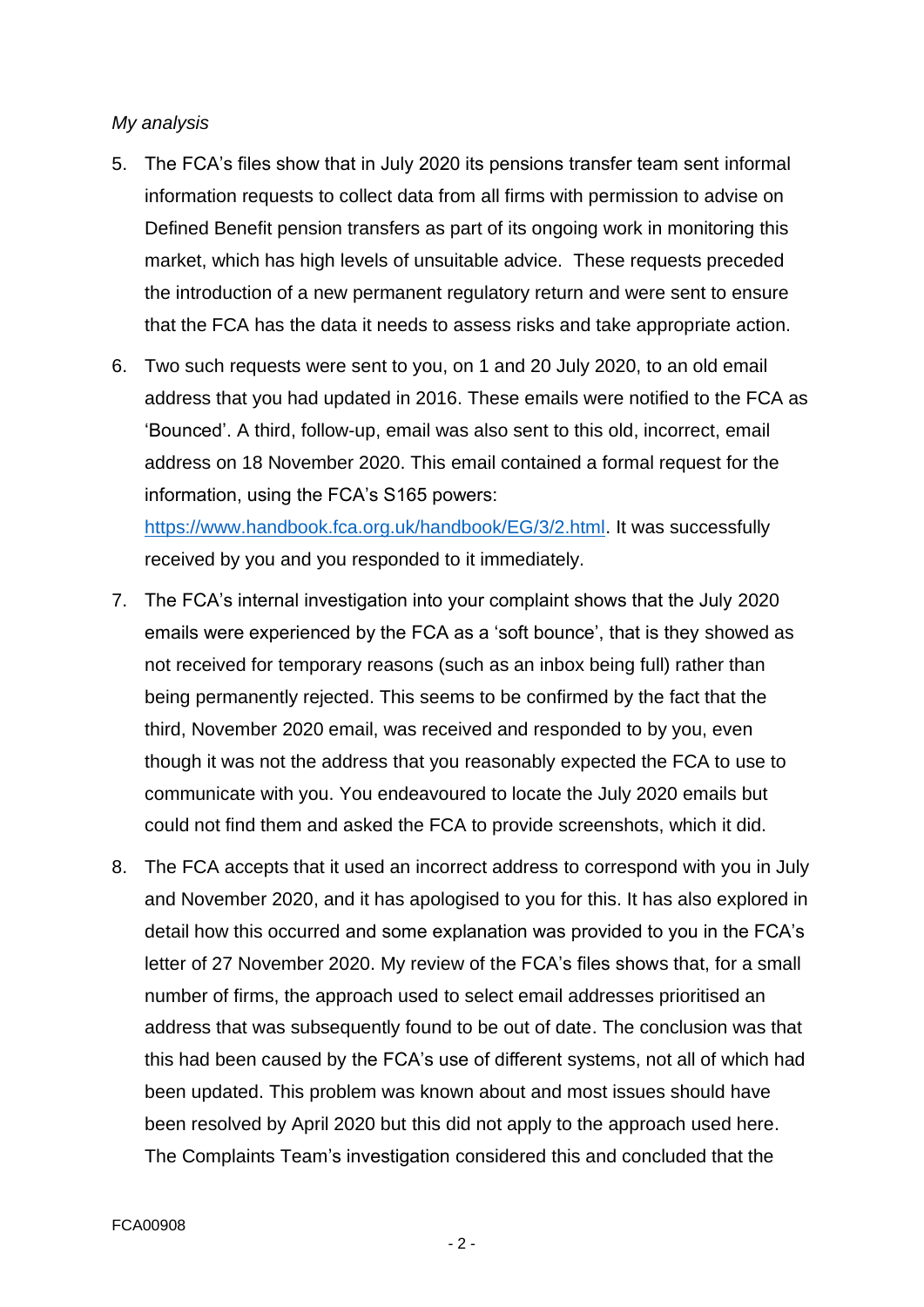pensions transfer team had acted in good faith; however, no further explanation about what had happened was provided in the complaint response sent to you.

- 9. Based on what I have seen, I have no reason to doubt that the internal team acted with good intentions; however, maladministration still occurred. The FCA's problems with out of date and disconnected systems were not new and were clearly known about. You had a reasonable right to expect that the FCA would communicate with you at the address you had provided since 2016. In my view the FCA's complaint response, and the apology that you received for the 'surprise' of receiving a S165 notice fails to fully acknowledge this and the impact upon you. Although I agree with the FCA that the notice does not threaten to close down your firm, it is a formal notice from the regulator that so far as you were concerned came 'out of the blue'. It refers to the FCA's powers to enforce compliance, including regulatory sanctions such as public censure or financial penalties, and criminal sanctions for providing false or misleading information.
- 10. I also note from the FCA's files that the data requests were initially voluntary but that at some stage a decision was made to send a formal notice, using the FCA's s165 powers, to those who had not responded, in order to ensure a reply. The internal team's view seems to have been that there was no intention to be threatening, and the use of a s165 notice was designed to obtain the highest level of response possible. The FCA's complaint response says that: *Given the importance of the data to the FCA, formal powers were used to ensure the completion of the survey*. However, the Complaints Team was told in the course of its investigation that there was no formal process for making such a decision.
- 11. This seemed to me to be unsatisfactory as the FCA should be able to document the decisions it has taken. I asked the FCA to comment on this in response to my preliminary report. It has now told me that the ad hoc data requests for Defined Benefit pension transfers, including whether firms would be compelled to provide data using the FCA's S165 powers in the event of non-provision, were referred to the FCA's Information Governance Board *before* any data requests were issued to individual firms. It says that: 'issuing such a broad request in such circumstances – including to compel firms to provide data - is an unusual occurrence'. However, on this occasion it was considered essential in view of the high risk and potential for consumer harm. The use of a s165 notice in these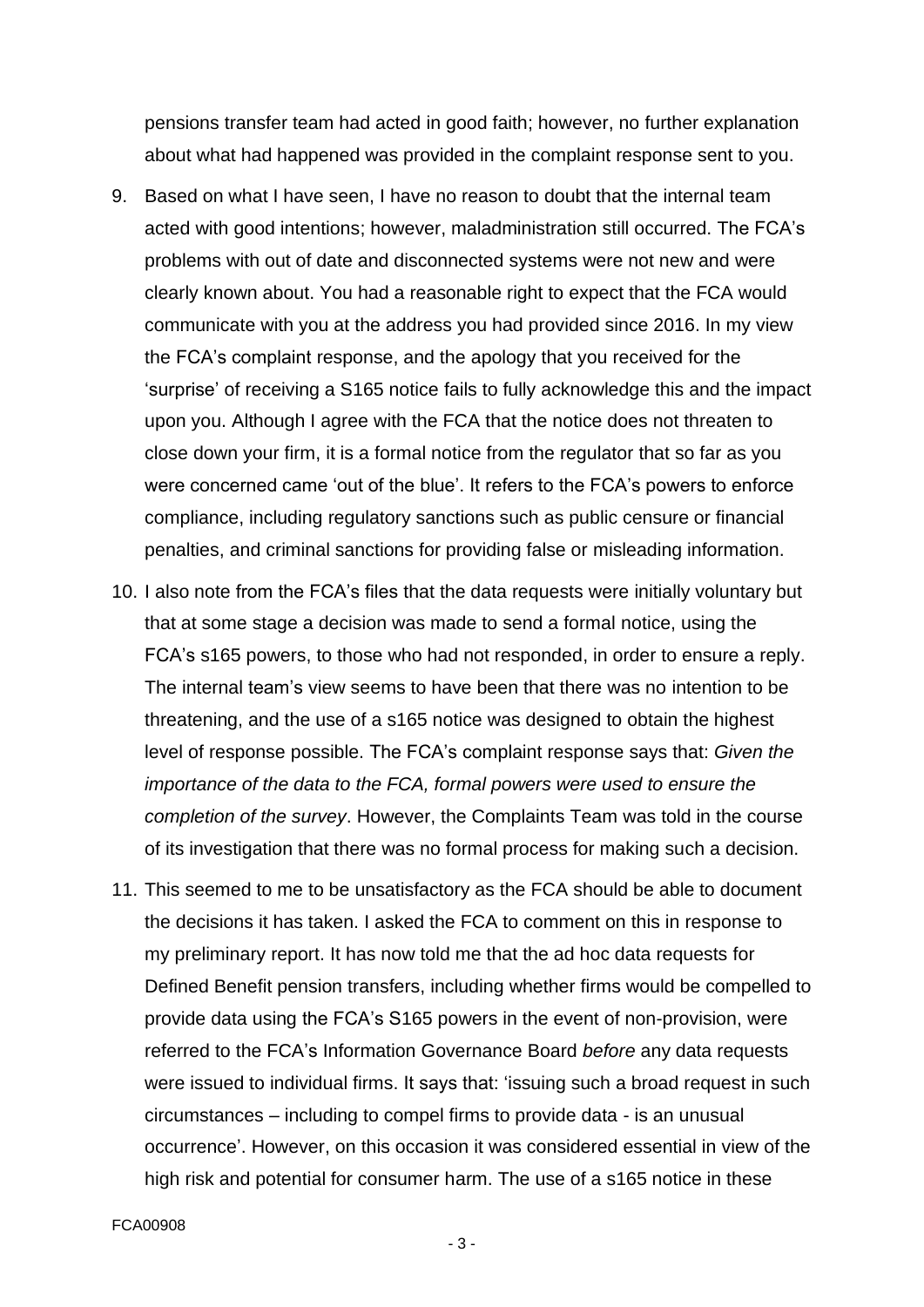circumstances was clearly within the FCA's powers. However, I am surprised that the existence of this process was not revealed by the FCA's own complaint investigation. Indeed, as noted above, the Complaints Team was told that there was 'no formal process' for making such a decision.

- 12. The approach taken also seems to me to underestimate the effect of a formal notice on those who receive one, particularly if the initial data request does not indicate that this option might be used in the case of a non-response. In my view, the FCA should be more sensitive to the impact of its actions on those that it regulates and it would have been better practice for the FCA to have warned firms that they might be compelled to provide this information. In your case, this was exacerbated by the use of an incorrect email address and the fact that you had not seen the earlier requests at all. I can understand why you were so distressed to receive the formal S165 notice, as this was the first you knew about the FCA interest in your firm.
- 13. You have told me that the FCA has 'history' in treating your ethnicity with disrespect and pointed me to an incident seven years ago when the FCA agreed that a response to you from a call centre operator was unacceptable. From the evidence I have seen, I am satisfied that your firm was not specifically targeted and that the FCA's data requests were not tailored to you based on any kind of racial or other profiling. I accept that the initial requests were sent to all firms with defined benefit pensions transfer permissions and the follow-up request, with the S165 notice, to all those who did not respond to the initial requests.

#### *My decision*

14. I have upheld your complaint in part as I consider that the FCA's complaint response should have done more to acknowledge the impact on you of its use of an incorrect email address and should have provided you with further explanation about how this had occurred. The FCA has accepted this outcome and says that it will provide additional information to you to explain why that particular email address was used and to acknowledge the impact on you, in line with the recommendations in my report.